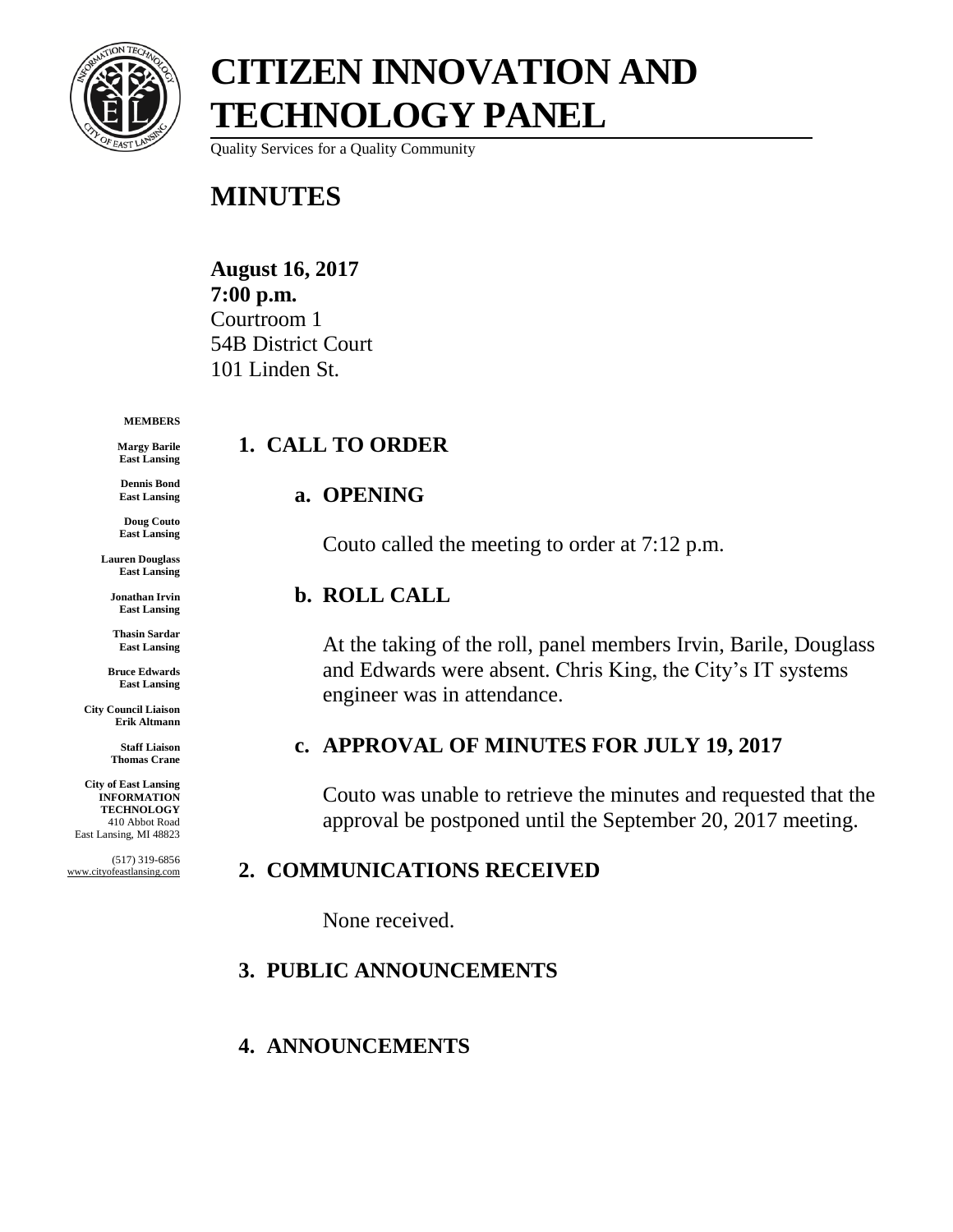Quality Services for a Quality Community

#### **5. UNFINISHED BUSINESS**

**Couto reached out to Janet Lillie, MSU Assistant Vice President for Community Relations, Office of Government Affairs to see who would be the best contact for the CITP to work with promoting any mutual activities that evolve from technology investments. Lillie asked for a copy of the CITP organizing document to review. She will get back with Couto.**

Couto discussed the need for the panel to produce a report to city council, by the end of the year, with recommendations for the long term. Couto discussed the concept of smart cities (digital cities) and whether some of their services could be researched by the panel members and ultimately implemented at the City of East Lansing.

In a response to some panel members concerns expressed in previous meetings, Crane presented the group with a draft of a letter expressing the need for the City of East Lansing to transform into a digital government. Crane explained how the transformation from egovernment to a digital government would ultimately address many of the specific requests and concerns of the panel members. The letter detailed some of the changes that would be necessary to make this transition. Crane expressed his confidence that aligning technology to the city strategy would create public value.

Bond questioned the ability and the extent of the panel's authority.

In response, Altmann stated that there are at least three ways that the panel could add value: First, the advisory panel could act as a sounding board for the City of East Lansing's Information Technology department and provide recommendations to the city council; Second, the panel could act as citizen representatives to make suggestions about how technology can benefit the City; Lastly, the panel could spend some time researching digital services being provided by other municipalities and evaluate other systems. Altmann suggest that two hours of research by each panel member each month would produce a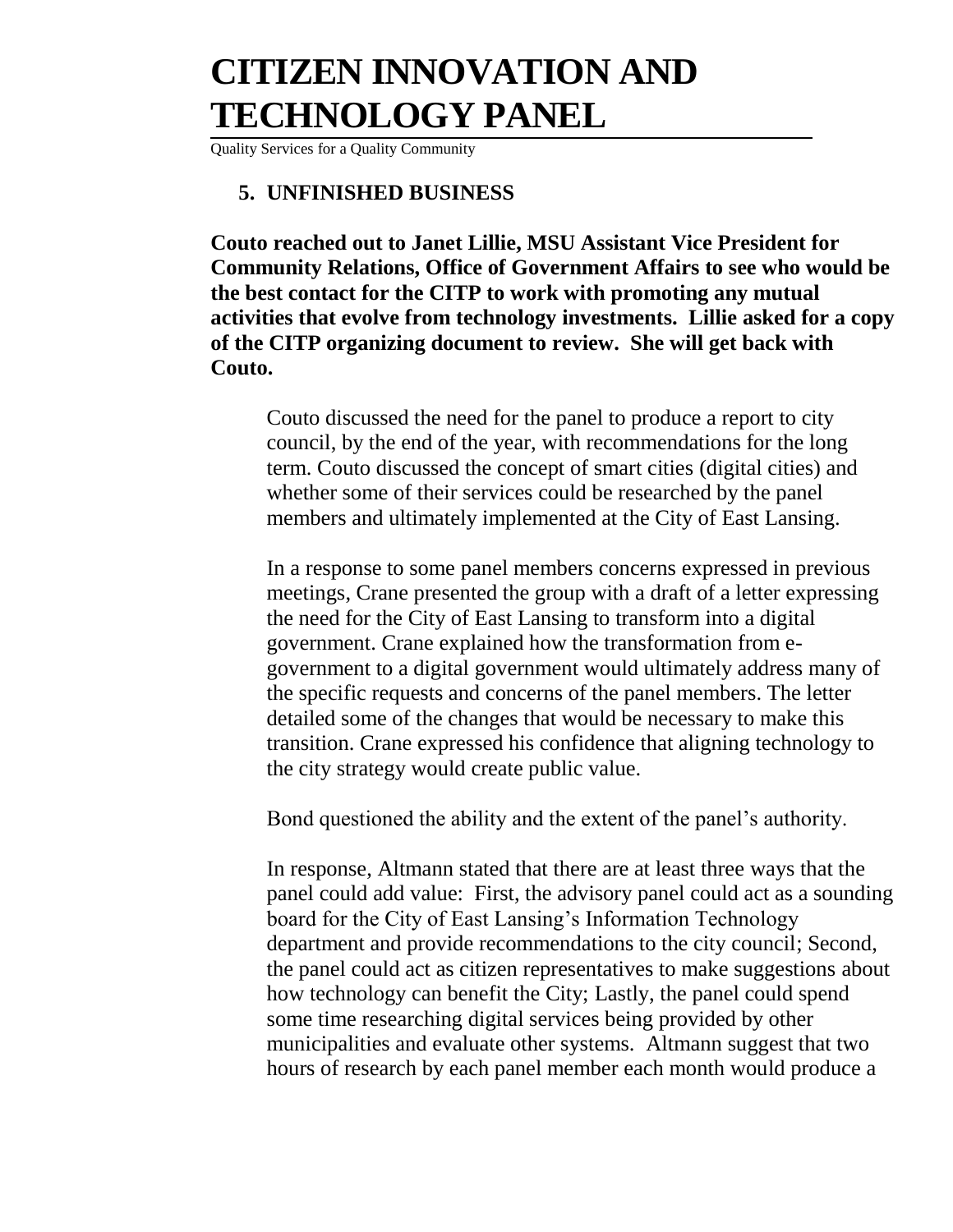Quality Services for a Quality Community

wealth of opportunities for the City to consider. The panel asked Couto work on assignments of leading digital cities.

### **6. NEW BUSINESS**

### **a. SENIOR PRIMETIME UPDATE**

Couto updated the panel that the Prime Time Senior program is setting up a co-sponsored cybercrimes session and would like the CITP to help with the Livable City survey and expand their technology courses.